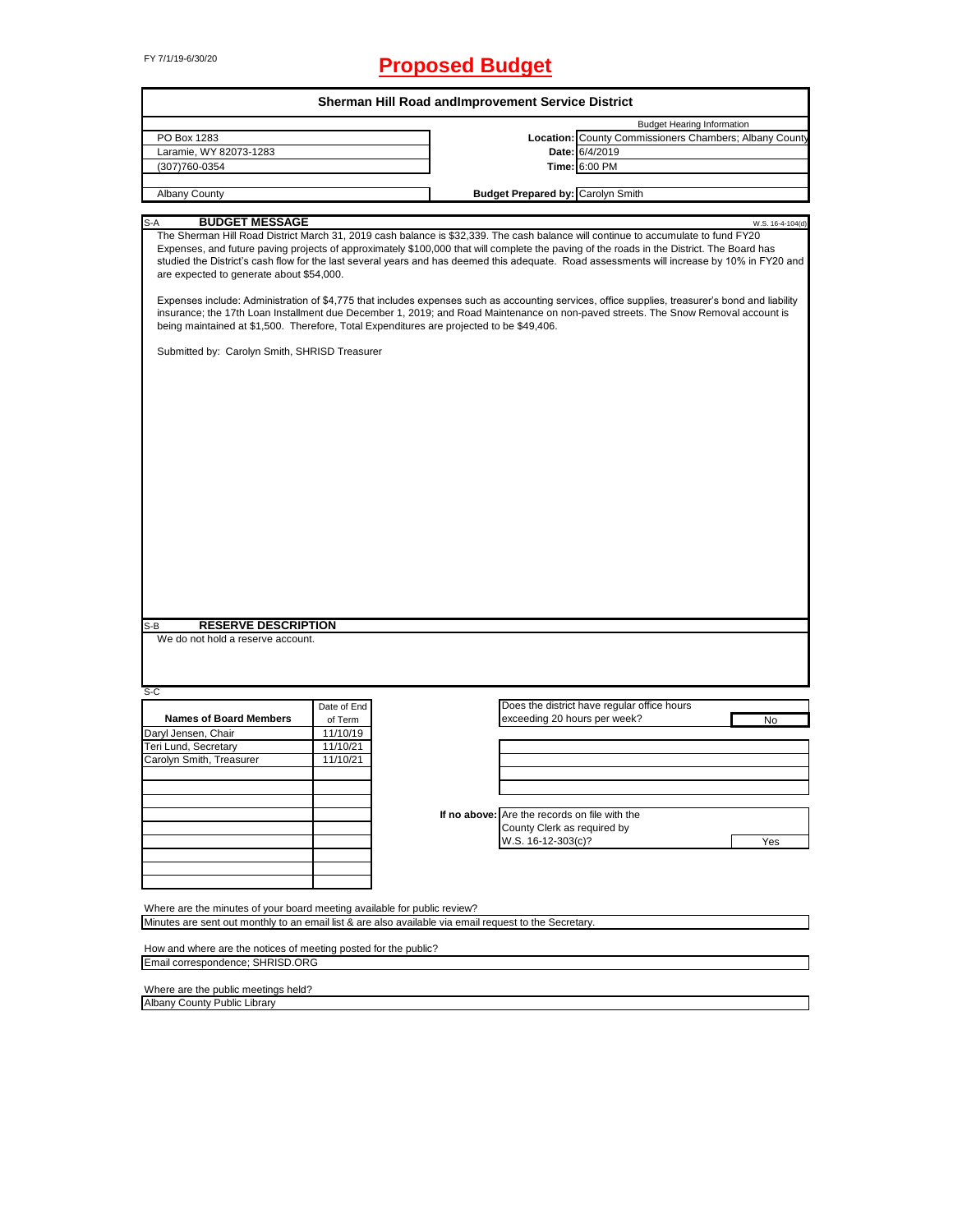## **PROPOSED BUDGET SUMMARY**

|       | <b>OVERVIEW</b>                                             | 2017-2018<br>Actual | 2018-2019<br>Estimated | 2019-2020<br>Proposed | Pending<br>Approval |
|-------|-------------------------------------------------------------|---------------------|------------------------|-----------------------|---------------------|
| $S-1$ | <b>Total Budgeted Expenditures</b>                          | \$27.841            | \$97,425               | \$34,151              |                     |
| $S-2$ | <b>Total Principal to Pay on Debt</b>                       | \$12,820            | \$14,392               | \$15,255              |                     |
| $S-3$ | <b>Total Change to Restricted Funds</b>                     | \$0                 | \$0                    |                       |                     |
|       |                                                             |                     |                        |                       |                     |
| $S-4$ | <b>Total General Fund and Forecasted Revenues Available</b> | \$155,441           | \$154,781              | \$95,773              |                     |
| $S-5$ | Amount requested from County Commissioners                  | \$50,907            | \$48,780               | \$54,000              |                     |
|       |                                                             |                     |                        |                       |                     |
| $S-6$ | <b>Additional Funding Needed:</b>                           |                     |                        |                       |                     |

| <b>REVENUE SUMMARY</b> |                                              | 2017-2018       | 2018-2019       | 2019-2020                                         | Pending                                                                                                                                                                                                                              |
|------------------------|----------------------------------------------|-----------------|-----------------|---------------------------------------------------|--------------------------------------------------------------------------------------------------------------------------------------------------------------------------------------------------------------------------------------|
|                        |                                              | Actual          | Estimated       | Proposed                                          | Approval                                                                                                                                                                                                                             |
|                        |                                              |                 |                 |                                                   |                                                                                                                                                                                                                                      |
| $S-7$                  | <b>Operating Revenues</b>                    | \$0             | \$0             | \$0                                               | en 1999.<br>Volks                                                                                                                                                                                                                    |
| $S-8$                  | Tax levy (From the County Treasurer)         | \$50,907        | \$48,780        | \$54,000                                          | a a a an an t-ainm                                                                                                                                                                                                                   |
| $S-9$                  | <b>Government Support</b>                    | \$0             | \$0             | \$0                                               | en de la familie de la familie de la familie de la familie de la familie de la familie de la familie de la fa<br>Concelho de la familie de la familie de la familie de la familie de la familie de la familie de la familie de       |
| $S-10$                 | Grants                                       | \$0             | \$0             | \$0                                               | en de la familie de la familie de la familie de la familie de la familie de la familie de la familie de la fa<br>Espainia                                                                                                            |
| $S-11$                 | Other County Support (Not from Co. Treas.)   | \$0             | \$0             | \$0                                               |                                                                                                                                                                                                                                      |
| $S-12$                 | <b>Miscellaneous</b>                         | \$148           | \$1,615         | \$60                                              | WANDOO WA                                                                                                                                                                                                                            |
| $S-13$                 | <b>Other Forecasted Revenue</b>              | \$0             | \$0             | \$0                                               | en de la filosofia<br>Maria de la filòla del control de la filòla de la filòla de la filòla de la filòla de la filòla de la filòla<br>Maria de la filòla de la filòla de la filòla de la filòla de la filòla de la filòla de la filò |
|                        |                                              |                 |                 |                                                   |                                                                                                                                                                                                                                      |
| $S-14$                 | <b>Total Revenue</b>                         | \$51,056        | \$50.395        | \$54.060                                          |                                                                                                                                                                                                                                      |
|                        | FY 7/1/19-6/30/20                            |                 |                 | Sherman Hill Road andImprovement Service District |                                                                                                                                                                                                                                      |
|                        | <b>EXPENDITURE SUMMARY</b>                   | 2017-2018       | 2018-2019       | 2019-2020                                         | Pending                                                                                                                                                                                                                              |
|                        |                                              | Actual          | Estimated       | Proposed                                          | Approval                                                                                                                                                                                                                             |
|                        |                                              |                 |                 |                                                   |                                                                                                                                                                                                                                      |
| $S-15$                 | <b>Capital Outlay</b>                        | \$0             | \$79,527        | \$0                                               | 199                                                                                                                                                                                                                                  |
| $S-16$                 | <b>Interest and Fees On Debt</b>             | \$6,361         | \$4,789         | \$3,926                                           | <u>ilikuwa k</u>                                                                                                                                                                                                                     |
| $S-17$                 | <b>Administration</b>                        | \$2,563         | \$2,145         | \$4,175                                           | <u> Mariji (</u>                                                                                                                                                                                                                     |
| $S-18$                 | <b>Operations</b>                            | \$18,317        | \$10,364        | \$25,450                                          | <u>Maritimo e</u>                                                                                                                                                                                                                    |
| $S-19$                 | <b>Indirect Costs</b>                        | \$600           | \$600           | \$600                                             | <u> Mille Sa</u>                                                                                                                                                                                                                     |
| <b>S-20R</b>           | <b>Expenditures paid by Reserves</b>         | \$0             | \$0             | \$0                                               | ni<br>Mari                                                                                                                                                                                                                           |
| $S-20$                 | <b>Total Expenditures</b>                    | \$27,841        | \$97,425        | \$34,151                                          | <u>mana</u>                                                                                                                                                                                                                          |
|                        |                                              |                 |                 |                                                   |                                                                                                                                                                                                                                      |
|                        | <b>DEBT SUMMARY</b>                          | 2017-2018       | 2018-2019       | 2019-2020                                         | Pending                                                                                                                                                                                                                              |
|                        |                                              | Actual          | Estimated       | Proposed                                          | Approval                                                                                                                                                                                                                             |
|                        |                                              |                 |                 |                                                   |                                                                                                                                                                                                                                      |
| $S-21$                 | <b>Principal Paid on Debt</b>                | \$12,820        | \$14,392        | \$15,255                                          | <u>tional and</u>                                                                                                                                                                                                                    |
|                        |                                              |                 |                 |                                                   |                                                                                                                                                                                                                                      |
|                        | <b>CASH AND INVESTMENTS</b>                  | 2017-2018       | 2018-2019       | 2019-2020                                         | Pending                                                                                                                                                                                                                              |
|                        |                                              | Actual          | Estimated       | Proposed                                          | Approval                                                                                                                                                                                                                             |
|                        |                                              |                 |                 |                                                   |                                                                                                                                                                                                                                      |
| $S-22$                 | <b>TOTAL GENERAL FUNDS</b>                   | \$104,386       | \$104,386       | \$41,713                                          | <u> Hardinaldin k</u>                                                                                                                                                                                                                |
|                        |                                              |                 |                 |                                                   |                                                                                                                                                                                                                                      |
|                        | <b>Summary of Reserve Funds</b>              |                 |                 |                                                   |                                                                                                                                                                                                                                      |
| $S-23$                 | <b>Beginning Balance in Reserve Accounts</b> |                 |                 |                                                   |                                                                                                                                                                                                                                      |
| $S-24$                 | a. Depreciation Reserve                      | \$0             | \$0             | \$0                                               | en de la familie de la familie de la familie de la familie de la familie de la familie de la familie de la fa<br>Concelho de la familie de la familie de la familie de la familie de la familie de la familie de la familie de       |
| $S-25$                 | b. Other Reserve                             | \$0             | \$0             | \$0                                               | enne<br>Mille                                                                                                                                                                                                                        |
| $S-26$                 | c. Emergency Reserve (Cash)                  | \$0             | \$0             | \$0                                               | enne<br>Mille                                                                                                                                                                                                                        |
|                        | Total Reserves (a+b+c)                       | \$0             | \$0             | \$0                                               | en de la familie de la familie de la familie de la familie de la familie de la familie de la familie de la fa<br>Constitution de la familie de la familie de la familie de la familie de la familie de la familie de la familie      |
| $S-27$                 | Amount to be added                           |                 |                 |                                                   |                                                                                                                                                                                                                                      |
| $S-28$                 | a. Depreciation Reserve                      | \$0             | \$0             | \$0                                               | en de la familie de la familie de la familie de la familie de la familie de la familie de la familie de la fa<br>Constitution de la familie de la familie de la familie de la familie de la familie de la familie de la familie      |
| $S-29$                 | b. Other Reserve                             | \$0             | \$0             | \$0                                               | e de la facta de la facta de la facta de la facta de la facta de la facta de la facta de la facta de la facta<br>La facta de la facta de la facta de la facta de la facta de la facta de la facta de la facta de la facta de la      |
| $S-30$                 | c. Emergency Reserve (Cash)                  | \$0             | \$0             | \$0                                               |                                                                                                                                                                                                                                      |
|                        | Total to be added (a+b+c)                    | \$0             | \$0             | \$0                                               | en de la familie de la familie de la familie de la familie de la familie de la familie de la familie de la fa<br>De la familie de la familie de la familie de la familie de la familie de la familie de la familie de la famili      |
|                        |                                              |                 |                 |                                                   |                                                                                                                                                                                                                                      |
| $S-31$                 | Subtotal                                     | \$0             | \$0             | \$0                                               | en første kommer.<br>Generaliseren                                                                                                                                                                                                   |
| $S-32$                 | Less Total to be spent                       | \$0             | \$0             | \$0                                               | en en de la familie de la familie de la familie de la familie de la familie de la familie de la familie de la<br>Constitution de la familie de la familie de la familie de la familie de la familie de la familie de la familie      |
| $S-33$                 | TOTAL RESERVES AT END OF FISCAL YEAR         | $\overline{50}$ | $\overline{50}$ | $\overline{50}$                                   | en de la falla de la falla de la falla de la falla de la falla de la falla de la falla de la falla de la fall<br>Casa de la falla de la falla de la falla de la falla de la falla de la falla de la falla de la falla de la fa       |
|                        |                                              |                 |                 |                                                   | <b>End of Summary</b>                                                                                                                                                                                                                |

*Budget Officer / District Official (if not same as "Submitted by")*

Date adopted by Special District

| <b>DISTRICT ADDRESS: PO Box 1283</b> |                        |  |  |
|--------------------------------------|------------------------|--|--|
|                                      | Laramie. WY 82073-1283 |  |  |

**DISTRICT ADDRESS:** PREPARED BY: Carolyn Smith

**DISTRICT PHONE:** (307)760-0354

1/23/19 *Form approved by Wyoming Department of Audit, Public Funds Division Prepared in compliance with the Uniform Municipal Fiscal Procedures Act (W.S. 16-4-101 through 124) as it applies.*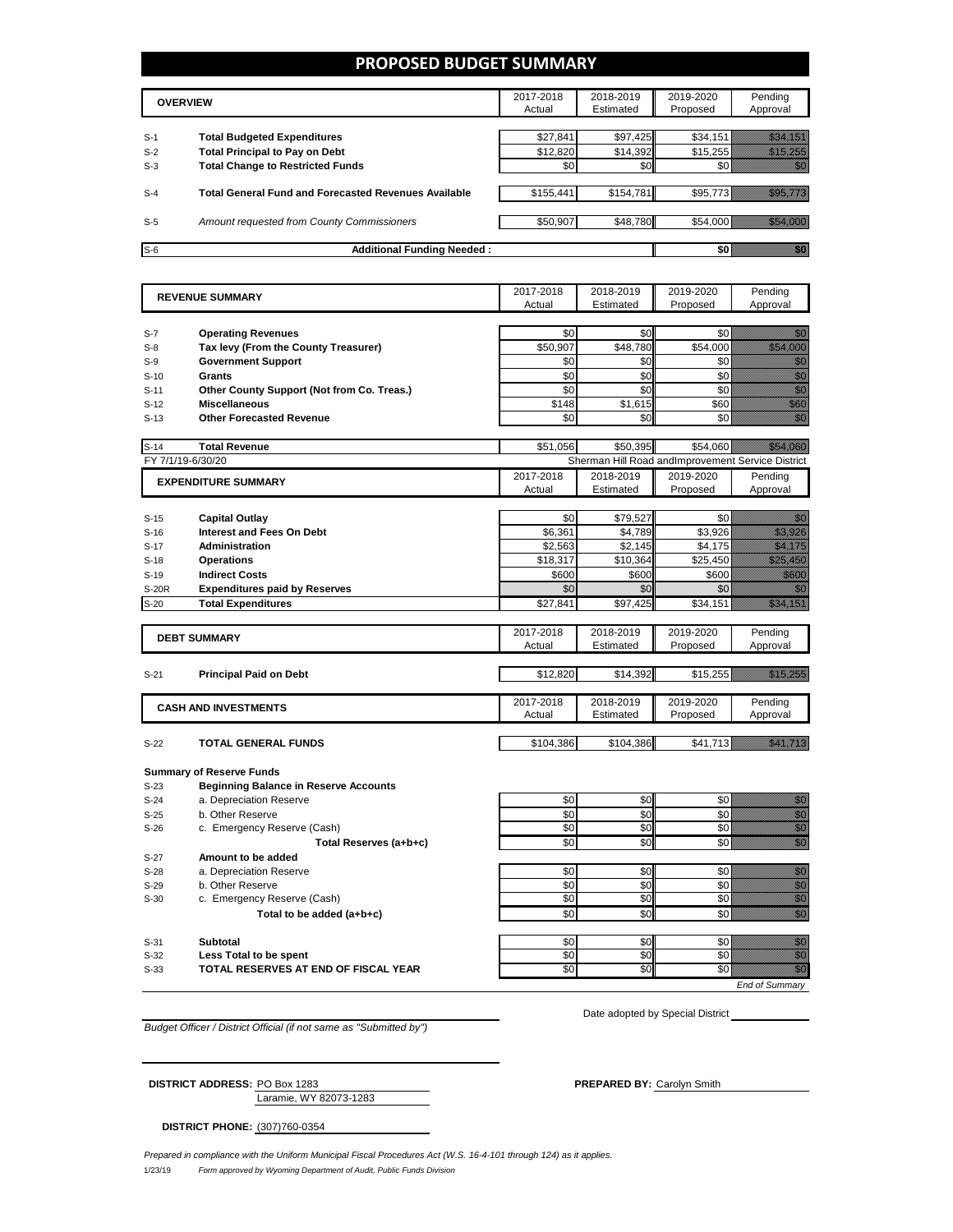# **Proposed Budget**

Sherman Hill Road andImprovement Service District **NAME OF DISTRICT/BOARD**

**FYE** 6/30/2020

|           | <b>PROPERTY TAXES AND ASSESSMENTS</b>          |                          |                 |           |                 |                                                                                                                                                                                                                                  |
|-----------|------------------------------------------------|--------------------------|-----------------|-----------|-----------------|----------------------------------------------------------------------------------------------------------------------------------------------------------------------------------------------------------------------------------|
|           |                                                |                          |                 |           |                 |                                                                                                                                                                                                                                  |
|           |                                                |                          | 2017-2018       | 2018-2019 | 2019-2020       | Pending                                                                                                                                                                                                                          |
|           |                                                |                          | Actual          | Estimated | Proposed        | Approval                                                                                                                                                                                                                         |
| $R-1$     | <b>Property Taxes and Assessments Received</b> |                          |                 |           |                 |                                                                                                                                                                                                                                  |
| $R-1.1$   | Tax Levy (From the County Treasurer)           |                          | \$50,907        | \$48,780  | \$54,000        | <u>tin allan</u>                                                                                                                                                                                                                 |
| $R-1.2$   | <b>Other County Support</b>                    |                          |                 |           |                 |                                                                                                                                                                                                                                  |
|           |                                                |                          |                 |           |                 |                                                                                                                                                                                                                                  |
|           | <b>FORECASTED REVENUE</b>                      |                          |                 |           |                 |                                                                                                                                                                                                                                  |
|           |                                                |                          | 2017-2018       | 2018-2019 | 2019-2020       | Pending                                                                                                                                                                                                                          |
|           |                                                |                          | Actual          | Estimated | Proposed        | Approval                                                                                                                                                                                                                         |
| $R-2$     | <b>Revenues from Other Governments</b>         |                          |                 |           |                 |                                                                                                                                                                                                                                  |
| $R - 2.1$ | State Aid                                      |                          |                 |           |                 |                                                                                                                                                                                                                                  |
| $R-2.2$   | Additional County Aid (non-treasurer)          |                          |                 |           |                 |                                                                                                                                                                                                                                  |
| $R-2.3$   | City (or Town) Aid                             |                          |                 |           |                 |                                                                                                                                                                                                                                  |
| $R - 2.4$ | Other (Specify)                                |                          |                 |           |                 |                                                                                                                                                                                                                                  |
| $R-2.5$   | <b>Total Government Support</b>                |                          | $\overline{60}$ | \$0       | $\overline{60}$ | <u>tik k</u>                                                                                                                                                                                                                     |
| $R-3$     | <b>Operating Revenues</b>                      |                          |                 |           |                 |                                                                                                                                                                                                                                  |
| $R - 3.1$ | <b>Customer Charges</b>                        |                          |                 |           |                 |                                                                                                                                                                                                                                  |
| $R - 3.2$ | Sales of Goods or Services                     |                          |                 |           |                 |                                                                                                                                                                                                                                  |
| $R - 3.3$ | <b>Other Assessments</b>                       |                          |                 |           |                 |                                                                                                                                                                                                                                  |
| $R - 3.4$ | <b>Total Operating Revenues</b>                |                          | $\overline{60}$ | \$0       | \$0             | en de la facta de la facta de la facta de la facta de la facta de la facta de la facta de la facta de la facta<br>El facta de la facta de la facta de la facta de la facta de la facta de la facta de la facta de la facta de la |
| $R-4$     | <b>Grants</b>                                  |                          |                 |           |                 |                                                                                                                                                                                                                                  |
| $R - 4.1$ | <b>Direct Federal Grants</b>                   |                          |                 |           |                 |                                                                                                                                                                                                                                  |
| $R - 4.2$ | Federal Grants thru State Agencies             |                          |                 |           |                 |                                                                                                                                                                                                                                  |
| $R - 4.3$ | <b>Grants from State Agencies</b>              |                          |                 |           |                 |                                                                                                                                                                                                                                  |
| $R - 4.4$ | <b>Total Grants</b>                            |                          | \$0             | \$0       | \$0             | en de la familie de la familie de la familie de la familie de la familie de la familie de la familie de la fam<br>De la familie de la familie de la familie de la familie de la familie de la familie de la familie de la famili |
| $R-5$     | <b>Miscellaneous Revenue</b>                   |                          |                 |           |                 |                                                                                                                                                                                                                                  |
| $R - 5.1$ | Interest                                       |                          | \$148           | \$115     | \$60            | <u>ti ka</u>                                                                                                                                                                                                                     |
| $R - 5.2$ | Other: Specify                                 | Funds from dist. Members |                 | \$1,500   |                 |                                                                                                                                                                                                                                  |
| $R - 5.3$ | Other: Additional                              |                          |                 |           |                 |                                                                                                                                                                                                                                  |
| $R - 5.4$ | <b>Total Miscellaneous</b>                     |                          | \$148           | \$1,615   | \$60            | <u>i k</u>                                                                                                                                                                                                                       |
| $R - 5.5$ | <b>Total Forecasted Revenue</b>                |                          | \$148           | \$1,615   | \$60            | <u>i k</u>                                                                                                                                                                                                                       |
| $R-6$     | <b>Other Forecasted Revenue</b>                |                          |                 |           |                 |                                                                                                                                                                                                                                  |
| $R-6.1$   | a. Other past due-as estimated by Co. Treas.   |                          |                 |           |                 |                                                                                                                                                                                                                                  |
| $R - 6.2$ | b. Other forecasted revenue (specify):         |                          |                 |           |                 |                                                                                                                                                                                                                                  |
| $R-6.3$   |                                                |                          |                 |           |                 |                                                                                                                                                                                                                                  |
| $R-6.4$   |                                                |                          |                 |           |                 |                                                                                                                                                                                                                                  |
| $R-6.5$   |                                                |                          |                 |           |                 |                                                                                                                                                                                                                                  |
| $R-6.6$   | Total Other Forecasted Revenue (a+b)           |                          | $\sqrt{6}$      | \$0       | $\overline{60}$ | en de la familie de la familie de la familie de la familie de la familie de la familie de la familie de la fa<br>Constitution de la familie de la familie de la familie de la familie de la familie de la familie de la familie  |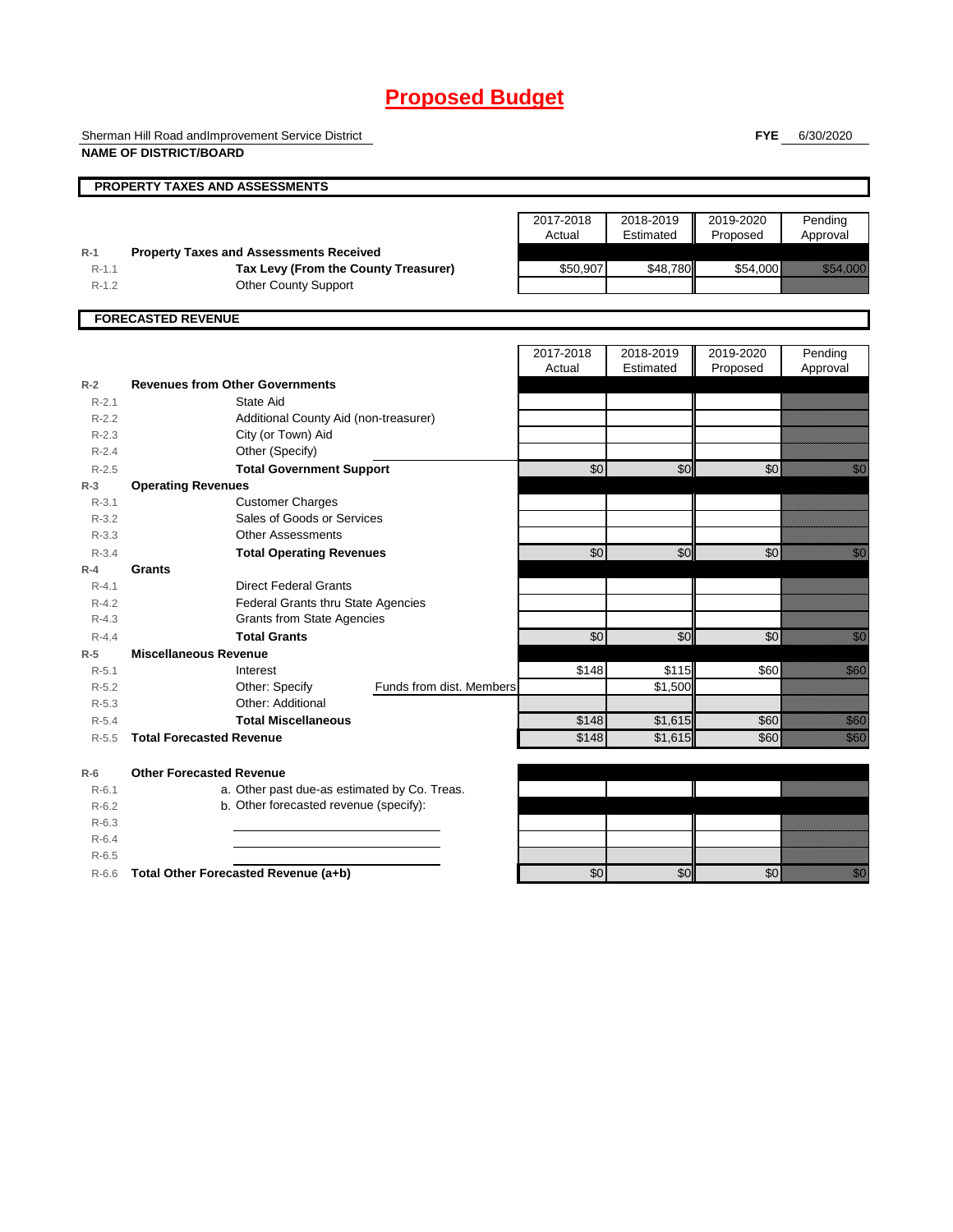## **CAPITAL OUTLAY BUDGET**

| $E-1$     | <b>Capital Outlay</b> |                         |
|-----------|-----------------------|-------------------------|
| $E - 1.1$ |                       | <b>Real Property</b>    |
| $F-12$    |                       | Vehicles                |
| $F-1.3$   |                       | <b>Office Equipment</b> |
| $F-14$    |                       | Other (Specify)         |
| $F-1.5$   |                       | <b>Paving Project</b>   |
| $F-16$    |                       |                         |
| $E - 1.7$ |                       |                         |
| $F-1.8$   | TOTAL CAPITAL OUTLAY  |                         |

|           |                             |                      | 2017-2018 | 2018-2019 | 2019-2020 | Pending                                                                                                                                                                                                                         |
|-----------|-----------------------------|----------------------|-----------|-----------|-----------|---------------------------------------------------------------------------------------------------------------------------------------------------------------------------------------------------------------------------------|
|           |                             |                      | Actual    | Estimated | Proposed  | Approval                                                                                                                                                                                                                        |
|           | <b>Capital Outlay</b>       |                      |           |           |           |                                                                                                                                                                                                                                 |
| $E - 1.1$ |                             | <b>Real Property</b> |           |           |           |                                                                                                                                                                                                                                 |
| $E - 1.2$ |                             | Vehicles             |           |           |           |                                                                                                                                                                                                                                 |
| $E-1.3$   |                             | Office Equipment     |           |           |           |                                                                                                                                                                                                                                 |
| $E - 1.4$ |                             | Other (Specify)      |           |           |           |                                                                                                                                                                                                                                 |
| $E-1.5$   |                             | Paving Project       |           | \$79,527  | \$0       |                                                                                                                                                                                                                                 |
| $E-1.6$   |                             |                      |           |           |           |                                                                                                                                                                                                                                 |
| $E - 1.7$ |                             |                      |           |           |           |                                                                                                                                                                                                                                 |
| $E-1.8$   | <b>TOTAL CAPITAL OUTLAY</b> |                      | \$0       | \$79,527  | \$0       | en de la familie de la familie de la familie de la familie de la familie de la familie de la familie de la fa<br>Constituit de la familie de la familie de la familie de la familie de la familie de la familie de la familie d |

### **ADMINISTRATION BUDGET**

| $E-2$     | <b>Personnel Services</b>            |
|-----------|--------------------------------------|
| $E - 2.1$ | Administrator                        |
| $E - 2.2$ | Secretary                            |
| $E - 2.3$ | Clerical                             |
| $E - 2.4$ | Other (Specify)                      |
| $E - 2.5$ |                                      |
| $E - 2.6$ |                                      |
| $E - 2.7$ |                                      |
| $E-3$     | <b>Board Expenses</b>                |
| $E - 3.1$ | Travel                               |
| $E - 3.2$ | Mileage                              |
| $E - 3.3$ | Other (Specify)                      |
| $E - 3.4$ |                                      |
| $E - 3.5$ |                                      |
| $E - 3.6$ |                                      |
| $E-4$     | <b>Contractual Services</b>          |
| $E - 4.1$ | Legal                                |
| $E - 4.2$ | Accounting/Auditing                  |
| $E - 4.3$ | Other (Specify)                      |
| $E - 4.4$ |                                      |
| $E - 4.5$ |                                      |
| $E - 4.6$ |                                      |
| $E-5$     | <b>Other Administrative Expenses</b> |
| $E - 5.1$ | <b>Office Supplies</b>               |
| $E - 5.2$ | Office equipment, rent & repair      |
| $E - 5.3$ | Education                            |
| $E - 5.4$ | Registrations                        |
| $E - 5.5$ | Other (Specify)                      |
| $E - 5.6$ |                                      |
| $E - 5.7$ |                                      |
| $E - 5.8$ |                                      |
| $E-6$     | <b>TOTAL ADMINISTRATION</b>          |

|                          |                                      | 2017-2018<br>Actual | 2018-2019<br>Estimated | 2019-2020<br>Proposed | Pending<br>Approval                                                                                                                                                                                                              |
|--------------------------|--------------------------------------|---------------------|------------------------|-----------------------|----------------------------------------------------------------------------------------------------------------------------------------------------------------------------------------------------------------------------------|
| Ž                        | <b>Personnel Services</b>            |                     |                        |                       |                                                                                                                                                                                                                                  |
| $E - 2.1$                | Administrator                        |                     |                        |                       |                                                                                                                                                                                                                                  |
| $E - 2.2$                | Secretary                            |                     |                        |                       |                                                                                                                                                                                                                                  |
| $E - 2.3$                | Clerical                             |                     |                        |                       |                                                                                                                                                                                                                                  |
| $E - 2.4$                | Other (Specify)                      |                     |                        |                       |                                                                                                                                                                                                                                  |
| $E - 2.5$                |                                      |                     |                        |                       |                                                                                                                                                                                                                                  |
| $E - 2.6$                |                                      |                     |                        |                       |                                                                                                                                                                                                                                  |
| $E - 2.7$                |                                      |                     |                        |                       |                                                                                                                                                                                                                                  |
| 3                        | <b>Board Expenses</b>                |                     |                        |                       |                                                                                                                                                                                                                                  |
| $E - 3.1$                | Travel                               |                     |                        |                       |                                                                                                                                                                                                                                  |
| $E - 3.2$                | Mileage                              |                     |                        |                       |                                                                                                                                                                                                                                  |
| $E - 3.3$                | Other (Specify)                      |                     |                        |                       |                                                                                                                                                                                                                                  |
| $E - 3.4$                |                                      |                     |                        |                       |                                                                                                                                                                                                                                  |
| $E - 3.5$                |                                      |                     |                        |                       |                                                                                                                                                                                                                                  |
| $E - 3.6$                |                                      |                     |                        |                       |                                                                                                                                                                                                                                  |
| Ļ.                       | <b>Contractual Services</b>          |                     |                        |                       |                                                                                                                                                                                                                                  |
| $E - 4.1$                | Legal                                |                     |                        |                       |                                                                                                                                                                                                                                  |
| $E - 4.2$                | Accounting/Auditing                  | \$945               | \$1,000                | \$2,000               | <u>ti karatikana yang berasalahan dalam bagi dalam bagi dalam bagi dalam bagi dalam bagi dalam bagi dalam bagi d</u>                                                                                                             |
| $E - 4.3$                | Other (Specify)                      |                     |                        |                       |                                                                                                                                                                                                                                  |
| $E - 4.4$                |                                      |                     |                        |                       |                                                                                                                                                                                                                                  |
| $E - 4.5$                |                                      |                     |                        |                       |                                                                                                                                                                                                                                  |
| $E - 4.6$                |                                      |                     |                        |                       |                                                                                                                                                                                                                                  |
| $\overline{\phantom{a}}$ | <b>Other Administrative Expenses</b> |                     |                        |                       |                                                                                                                                                                                                                                  |
| $E - 5.1$                | <b>Office Supplies</b>               | \$1,618             | \$1,145                | \$2,175               | e de la composición de la composición de la composición de la composición de la composición de la composición<br>A la composición de la composición de la composición de la composición de la composición de la composición de   |
| $E - 5.2$                | Office equipment, rent & repair      |                     |                        |                       |                                                                                                                                                                                                                                  |
| $E - 5.3$                | Education                            |                     |                        |                       |                                                                                                                                                                                                                                  |
| $E - 5.4$                | Registrations                        |                     |                        |                       |                                                                                                                                                                                                                                  |
| $E - 5.5$                | Other (Specify)                      |                     |                        |                       |                                                                                                                                                                                                                                  |
| $E - 5.6$                |                                      |                     |                        |                       |                                                                                                                                                                                                                                  |
| $E - 5.7$                |                                      |                     |                        |                       |                                                                                                                                                                                                                                  |
| $E - 5.8$                |                                      |                     |                        |                       |                                                                                                                                                                                                                                  |
| ì                        | <b>TOTAL ADMINISTRATION</b>          | \$2,563             | \$2,145                | \$4,175               | a katika katika katika katika katika katika katika katika katika katika katika katika katika katika katika kat<br>Katika katika katika katika katika katika katika katika katika katika katika katika katika katika katika katik |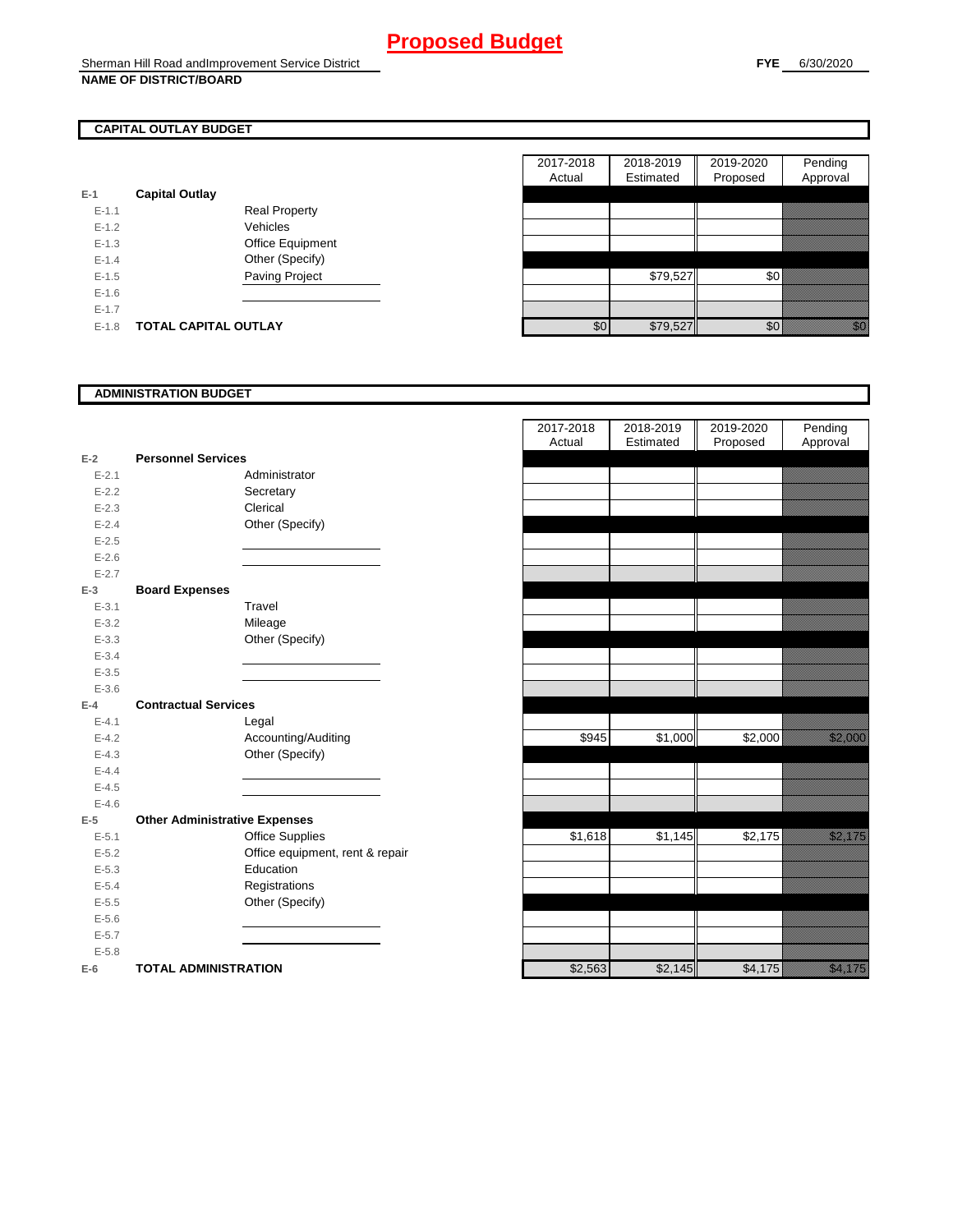# **Proposed Budget**

Sherman Hill Road andImprovement Service District

### **OPERATIONS BUDGET**

|                      |                                        | Actual   | Estimated | Proposed | Approval                                                                                                                                                                                                                         |
|----------------------|----------------------------------------|----------|-----------|----------|----------------------------------------------------------------------------------------------------------------------------------------------------------------------------------------------------------------------------------|
| $E-7$                | <b>Personnel Services</b>              |          |           |          |                                                                                                                                                                                                                                  |
| $E - 7.1$            | Wages--Operations                      |          |           |          |                                                                                                                                                                                                                                  |
| $E - 7.2$            | Service Contracts                      |          |           |          |                                                                                                                                                                                                                                  |
| $E - 7.3$            | Other (Specify)                        |          |           |          |                                                                                                                                                                                                                                  |
| $E - 7.4$            |                                        |          |           |          |                                                                                                                                                                                                                                  |
| $E - 7.5$            |                                        |          |           |          |                                                                                                                                                                                                                                  |
| $E - 7.6$            |                                        |          |           |          |                                                                                                                                                                                                                                  |
| $E-8$                | <b>Travel</b>                          |          |           |          |                                                                                                                                                                                                                                  |
| $E - 8.1$            | Mileage                                |          |           |          |                                                                                                                                                                                                                                  |
| $E - 8.2$            | Other (Specify)                        |          |           |          |                                                                                                                                                                                                                                  |
| $E - 8.3$            |                                        |          |           |          |                                                                                                                                                                                                                                  |
| $E - 8.4$            |                                        |          |           |          |                                                                                                                                                                                                                                  |
| $E - 8.5$            |                                        |          |           |          |                                                                                                                                                                                                                                  |
| $E-9$                | <b>Operating supplies (List)</b>       |          |           |          |                                                                                                                                                                                                                                  |
| $E - 9.1$            | Road Supplies                          | \$1,389  | \$500     | \$0      |                                                                                                                                                                                                                                  |
| $E - 9.2$            |                                        |          |           |          |                                                                                                                                                                                                                                  |
| $E-9.3$              |                                        |          |           |          |                                                                                                                                                                                                                                  |
| $E - 9.4$            |                                        |          |           |          |                                                                                                                                                                                                                                  |
| $E-9.5$              |                                        |          |           |          |                                                                                                                                                                                                                                  |
| $E-10$               | <b>Program Services (List)</b>         |          |           |          |                                                                                                                                                                                                                                  |
| $E-10.1$             | Road Maintenance                       | \$15,693 | \$7,915   | \$23,000 | a katalunggal sa katalunggal sa katalunggal sa katalunggal sa katalunggal sa katalunggal sa katalunggal sa kat<br>Katalunggal sa katalunggal sa katalunggal sa katalunggal sa katalunggal sa katalunggal sa katalunggal sa katal |
| $E-10.2$             |                                        |          |           |          |                                                                                                                                                                                                                                  |
| $E-10.3$             |                                        |          |           |          |                                                                                                                                                                                                                                  |
| $E-10.4$             |                                        |          |           |          |                                                                                                                                                                                                                                  |
| $E-10.5$             |                                        |          |           |          |                                                                                                                                                                                                                                  |
| $E-11$               | <b>Contractual Arrangements (List)</b> |          |           |          |                                                                                                                                                                                                                                  |
| $E-11.1$             | Snow Removal                           | \$285    | \$800     | \$1,500  | a katika katika katika katika katika katika alifuwa alifuwa alifuwa alifuwa alifuwa alifuwa alifuwa alifuwa a<br>Marejeo                                                                                                         |
| $E-11.2$             | Mowing                                 | \$950    | \$1,149   | \$950    | <u>i ka</u>                                                                                                                                                                                                                      |
| $E-11.3$             |                                        |          |           |          |                                                                                                                                                                                                                                  |
| $E-11.4$             |                                        |          |           |          |                                                                                                                                                                                                                                  |
| $E-11.5$             |                                        |          |           |          |                                                                                                                                                                                                                                  |
| $E-12$               | <b>Other operations (Specify)</b>      |          |           |          |                                                                                                                                                                                                                                  |
| $E-12.1$             |                                        |          |           |          |                                                                                                                                                                                                                                  |
| $E-12.2$             |                                        |          |           |          |                                                                                                                                                                                                                                  |
| $E-12.3$             |                                        |          |           |          |                                                                                                                                                                                                                                  |
| $E-12.4$<br>$E-12.5$ |                                        |          |           |          |                                                                                                                                                                                                                                  |
|                      |                                        |          |           |          |                                                                                                                                                                                                                                  |
| $E-13$               | <b>TOTAL OPERATIONS</b>                | \$18,317 | \$10,364  | \$25,450 | a a a an t-ainm                                                                                                                                                                                                                  |

|                |                                                        | 2017-2018 | 2018-2019 | 2019-2020 | Pending                                                                                                               |
|----------------|--------------------------------------------------------|-----------|-----------|-----------|-----------------------------------------------------------------------------------------------------------------------|
|                |                                                        | Actual    | Estimated | Proposed  | Approval                                                                                                              |
| $\overline{7}$ | <b>Personnel Services</b>                              |           |           |           |                                                                                                                       |
| $E - 7.1$      | Wages--Operations                                      |           |           |           |                                                                                                                       |
| $E - 7.2$      | <b>Service Contracts</b>                               |           |           |           |                                                                                                                       |
| $E - 7.3$      | Other (Specify)                                        |           |           |           |                                                                                                                       |
| $E - 7.4$      |                                                        |           |           |           |                                                                                                                       |
| $E - 7.5$      |                                                        |           |           |           |                                                                                                                       |
| $E - 7.6$      |                                                        |           |           |           |                                                                                                                       |
| 8              | <b>Travel</b>                                          |           |           |           |                                                                                                                       |
| $E-8.1$        | Mileage                                                |           |           |           |                                                                                                                       |
| $E - 8.2$      | Other (Specify)                                        |           |           |           |                                                                                                                       |
| $E - 8.3$      |                                                        |           |           |           |                                                                                                                       |
| $E - 8.4$      |                                                        |           |           |           |                                                                                                                       |
| $E - 8.5$      |                                                        |           |           |           |                                                                                                                       |
| 9              | <b>Operating supplies (List)</b>                       |           |           |           |                                                                                                                       |
| $E - 9.1$      | Road Supplies                                          | \$1,389   | \$500     | \$0       |                                                                                                                       |
| $E - 9.2$      |                                                        |           |           |           |                                                                                                                       |
| $E - 9.3$      |                                                        |           |           |           |                                                                                                                       |
| $E - 9.4$      |                                                        |           |           |           |                                                                                                                       |
| $E - 9.5$      |                                                        |           |           |           |                                                                                                                       |
| 10             | <b>Program Services (List)</b>                         |           |           |           |                                                                                                                       |
| $E-10.1$       | Road Maintenance                                       | \$15,693  | \$7,915   | \$23,000  | <u>i karatikana ya kusingan ya kasara a karatikana ya kasara a kasara a karatikana ya kasara a kasara a kasara a</u>  |
| $E-10.2$       |                                                        |           |           |           |                                                                                                                       |
| $E-10.3$       |                                                        |           |           |           |                                                                                                                       |
| $E - 10.4$     |                                                        |           |           |           |                                                                                                                       |
| $E-10.5$       |                                                        |           |           |           |                                                                                                                       |
| 11<br>$E-11.1$ | <b>Contractual Arrangements (List)</b><br>Snow Removal | \$285     | \$800     | \$1,500   | <u>ting and the second second in the second second in the second second in the second second in the second second</u> |
| $E-11.2$       | Mowing                                                 | \$950     | \$1,149   | \$950     | <u>ti ka</u>                                                                                                          |
| $E-11.3$       |                                                        |           |           |           |                                                                                                                       |
| $E-11.4$       |                                                        |           |           |           |                                                                                                                       |
| $E-11.5$       |                                                        |           |           |           |                                                                                                                       |
| 12             | <b>Other operations (Specify)</b>                      |           |           |           |                                                                                                                       |
| $E-12.1$       |                                                        |           |           |           |                                                                                                                       |
| $E-12.2$       |                                                        |           |           |           |                                                                                                                       |
| $E-12.3$       |                                                        |           |           |           |                                                                                                                       |
| $E-12.4$       |                                                        |           |           |           |                                                                                                                       |
| $E-12.5$       |                                                        |           |           |           |                                                                                                                       |
| $-13$          | <b>TOTAL OPERATIONS</b>                                | \$18,317  | \$10.364  | \$25.450  | <u>ti kalendari k</u>                                                                                                 |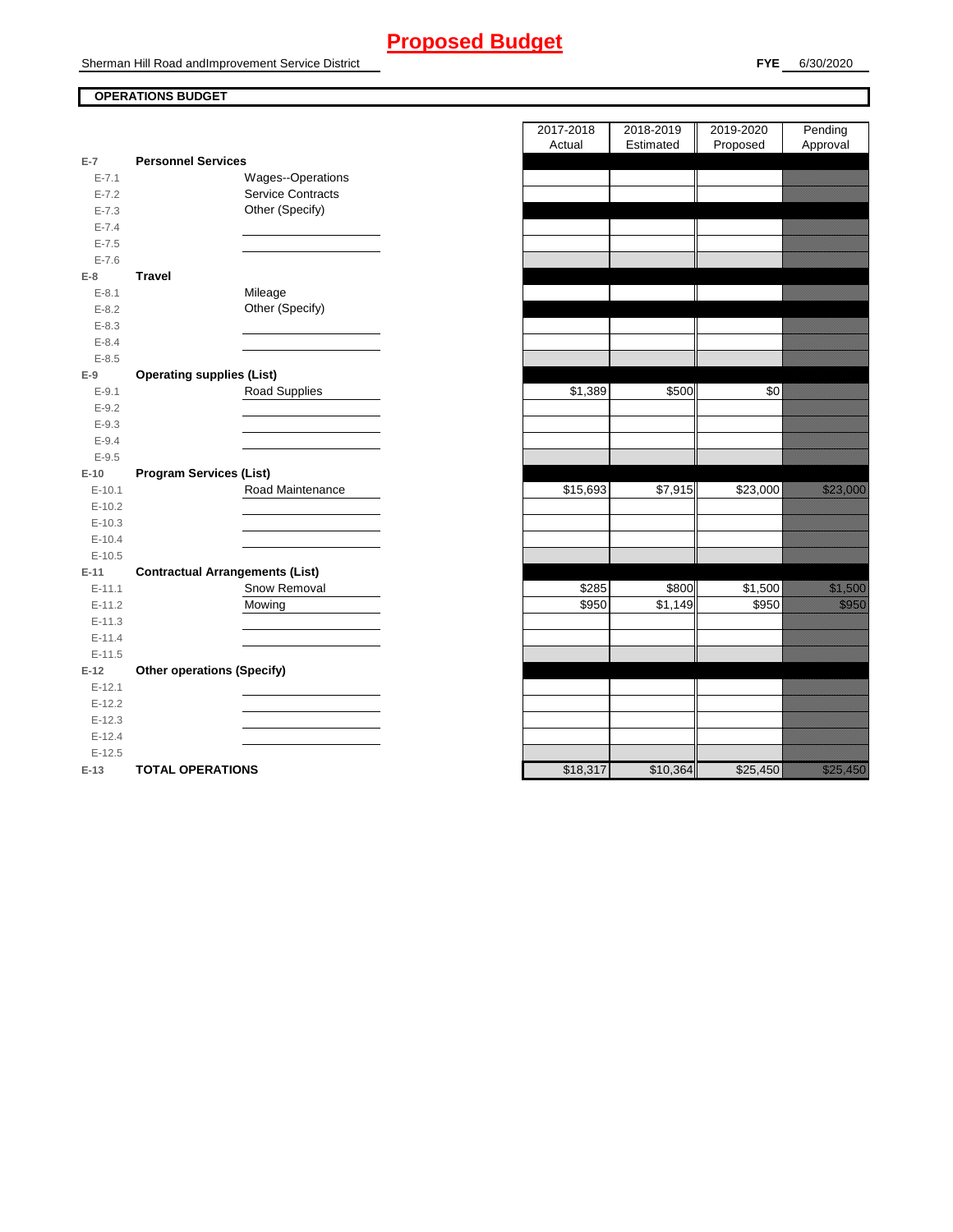# **Proposed Budget**

Sherman Hill Road andImprovement Service District

### **INDIRECT COSTS BUDGET**

|          |                              | Actual | Estimated | Proposed | Approval                                                                                                                                                                                                                         |
|----------|------------------------------|--------|-----------|----------|----------------------------------------------------------------------------------------------------------------------------------------------------------------------------------------------------------------------------------|
| $E-14$   | Insurance                    |        |           |          |                                                                                                                                                                                                                                  |
| $E-14.1$ | Liability                    | \$500  | \$500     | \$500    | <u> Hillian Sa</u>                                                                                                                                                                                                               |
| $E-14.2$ | Buildings and vehicles       |        |           |          |                                                                                                                                                                                                                                  |
| $E-14.3$ | Equipment                    |        |           |          |                                                                                                                                                                                                                                  |
| $E-14.4$ | Other (Specify)              |        |           |          |                                                                                                                                                                                                                                  |
| $E-14.5$ | Bonding-Treasurer            | \$100  | \$100     | \$100    | a katika katika katika katika katika katika alikuwa alikuwa alikuwa alikuwa alikuwa alikuwa alikuwa alikuwa al<br>Katika katika katika katika katika katika katika katika katika katika katika katika katika katika katika katik |
| $E-14.6$ |                              |        |           |          |                                                                                                                                                                                                                                  |
| $E-14.7$ |                              |        |           |          |                                                                                                                                                                                                                                  |
| $E-15$   | Indirect payroll costs:      |        |           |          |                                                                                                                                                                                                                                  |
| $E-15.1$ | FICA (Social Security) taxes |        |           |          |                                                                                                                                                                                                                                  |
| $E-15.2$ | <b>Workers Compensation</b>  |        |           |          |                                                                                                                                                                                                                                  |
| $E-15.3$ | <b>Unemployment Taxes</b>    |        |           |          |                                                                                                                                                                                                                                  |
| $E-15.4$ | Retirement                   |        |           |          |                                                                                                                                                                                                                                  |
| $E-15.5$ | Health Insurance             |        |           |          |                                                                                                                                                                                                                                  |
| $E-15.6$ | Other (Specify)              |        |           |          |                                                                                                                                                                                                                                  |
| $E-15.7$ |                              |        |           |          |                                                                                                                                                                                                                                  |
| $E-15.8$ |                              |        |           |          |                                                                                                                                                                                                                                  |
| $E-15.9$ |                              |        |           |          |                                                                                                                                                                                                                                  |
| $E-17$   | <b>TOTAL INDIRECT COSTS</b>  | \$600  | \$600     | \$600    | a a an t-òrdachan                                                                                                                                                                                                                |

| 2017-2018 | 2018-2019 | 2019-2020 | Pending              |
|-----------|-----------|-----------|----------------------|
| Actual    | Estimated | Proposed  | Approval             |
|           |           |           |                      |
| \$500     | \$500     | \$500     |                      |
|           |           |           |                      |
|           |           |           |                      |
|           |           |           |                      |
| \$100     | \$100     | \$100     |                      |
|           |           |           |                      |
|           |           |           |                      |
|           |           |           |                      |
|           |           |           |                      |
|           |           |           |                      |
|           |           |           |                      |
|           |           |           |                      |
|           |           |           |                      |
|           |           |           |                      |
|           |           |           |                      |
|           |           |           |                      |
|           |           |           |                      |
|           |           |           |                      |
|           |           |           |                      |
| \$600     | \$600     | \$600     | <u>Mille William</u> |

#### **DEBT SERVICE BUDGET**

|         |                     | 2017-2018 | 2018-2019 | 2019-2020 | Pending                                                                                                              |
|---------|---------------------|-----------|-----------|-----------|----------------------------------------------------------------------------------------------------------------------|
|         |                     | Actual    | Estimated | Proposed  | Approval                                                                                                             |
| $D-1$   | <b>Debt Service</b> |           |           |           |                                                                                                                      |
| $D-1.1$ | Principal           | \$12,820  | \$14.392  | \$15.255  | <u> Karajevića po postala pri predstava predstava predstava predstava predstava predstava predstava predstava pr</u> |
| $D-1.2$ | Interest            | \$6,361   | \$4,789   | \$3,926   | <u> Historia (</u>                                                                                                   |
| $D-1.3$ | Fees                |           |           |           |                                                                                                                      |
| $D-2$   | TOTAL DEBT SERVICE  | \$19,181  | \$19,181  | \$19,181  | <u> Karl Harrison (</u>                                                                                              |